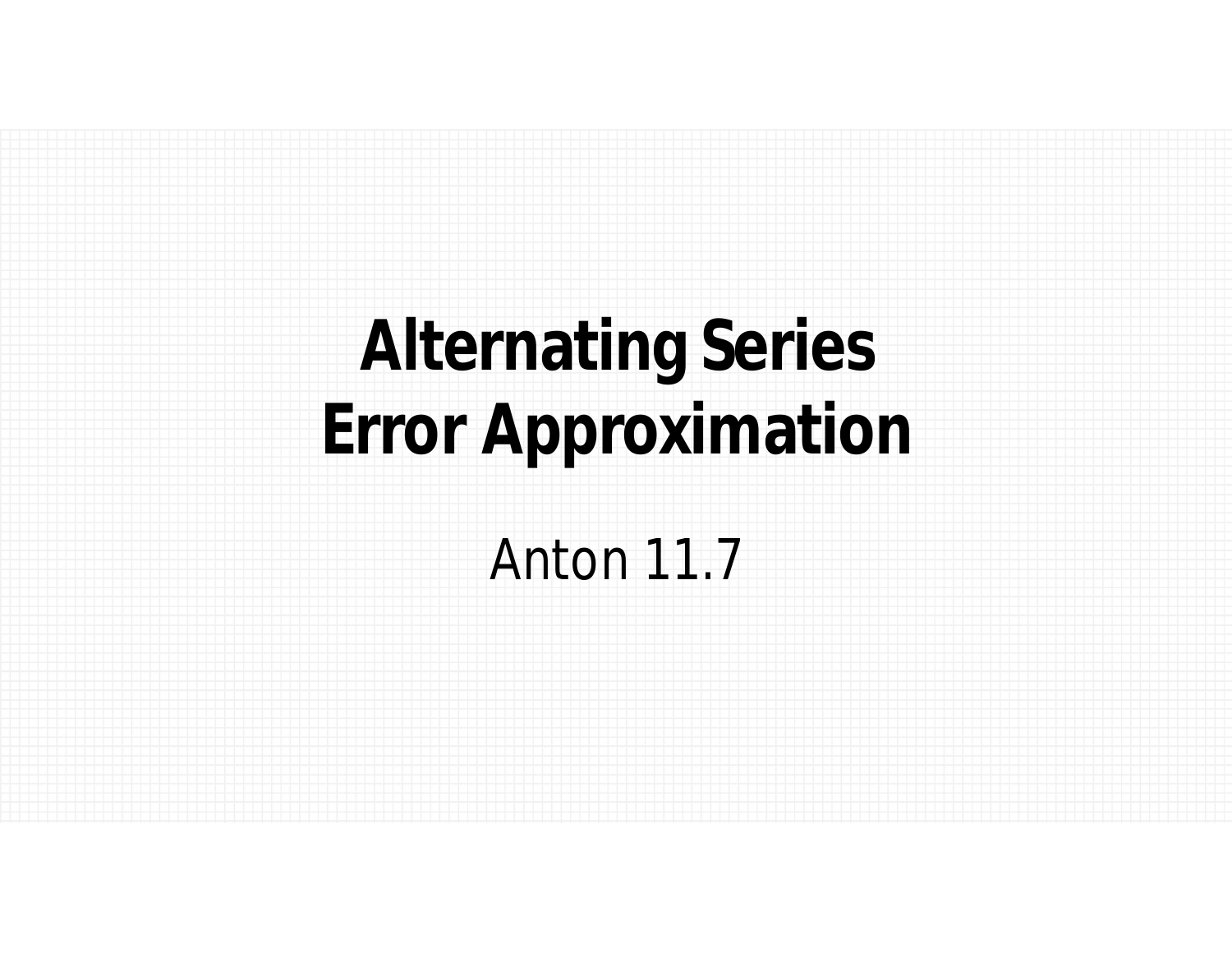Recall the alternating harmonic series:

$$
\sum_{k=1}^{\infty} \frac{(-1)^{k+1}}{k} = 1 - \frac{1}{2} + \frac{1}{3} - \frac{1}{4} + \cdots
$$



We know that this series converges (why?), but what do we not know?

Let's try and estimate the sum.

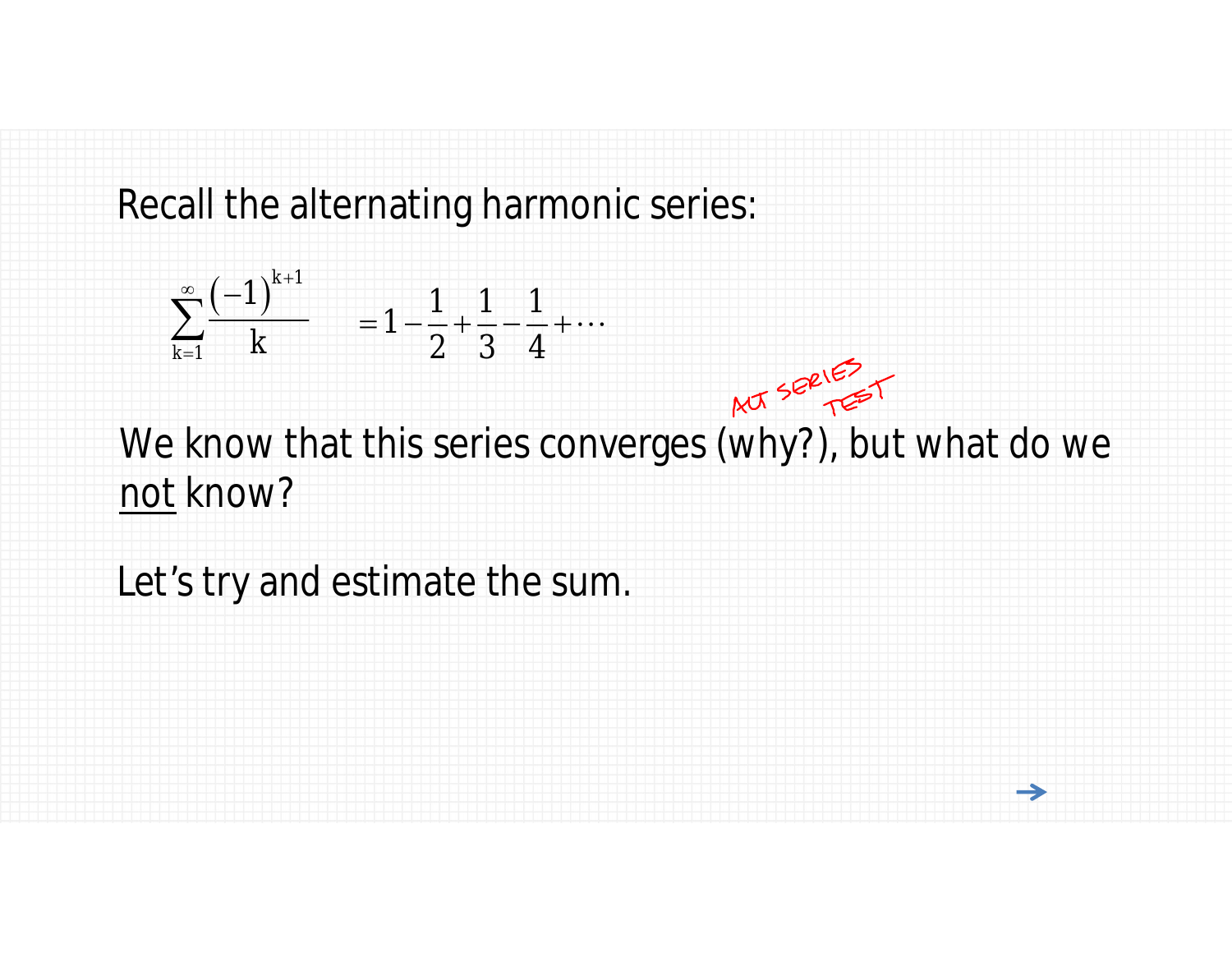### **Estimating the Sum:**

Look at partial sums:

$$
S_1 = 1
$$

 $S<sub>2</sub>$  = 1 – 1 / 2 = 0.5

 $S_3 = 1 - 1 / 2 + 1 / 3 = 0.8333$ 

 $S_4 = 1 - 1 / 2 + 1 / 3 - 1 / 4 = 0.5833$ 

So far, we can say the actual sum is between what two values?

 $\rightarrow$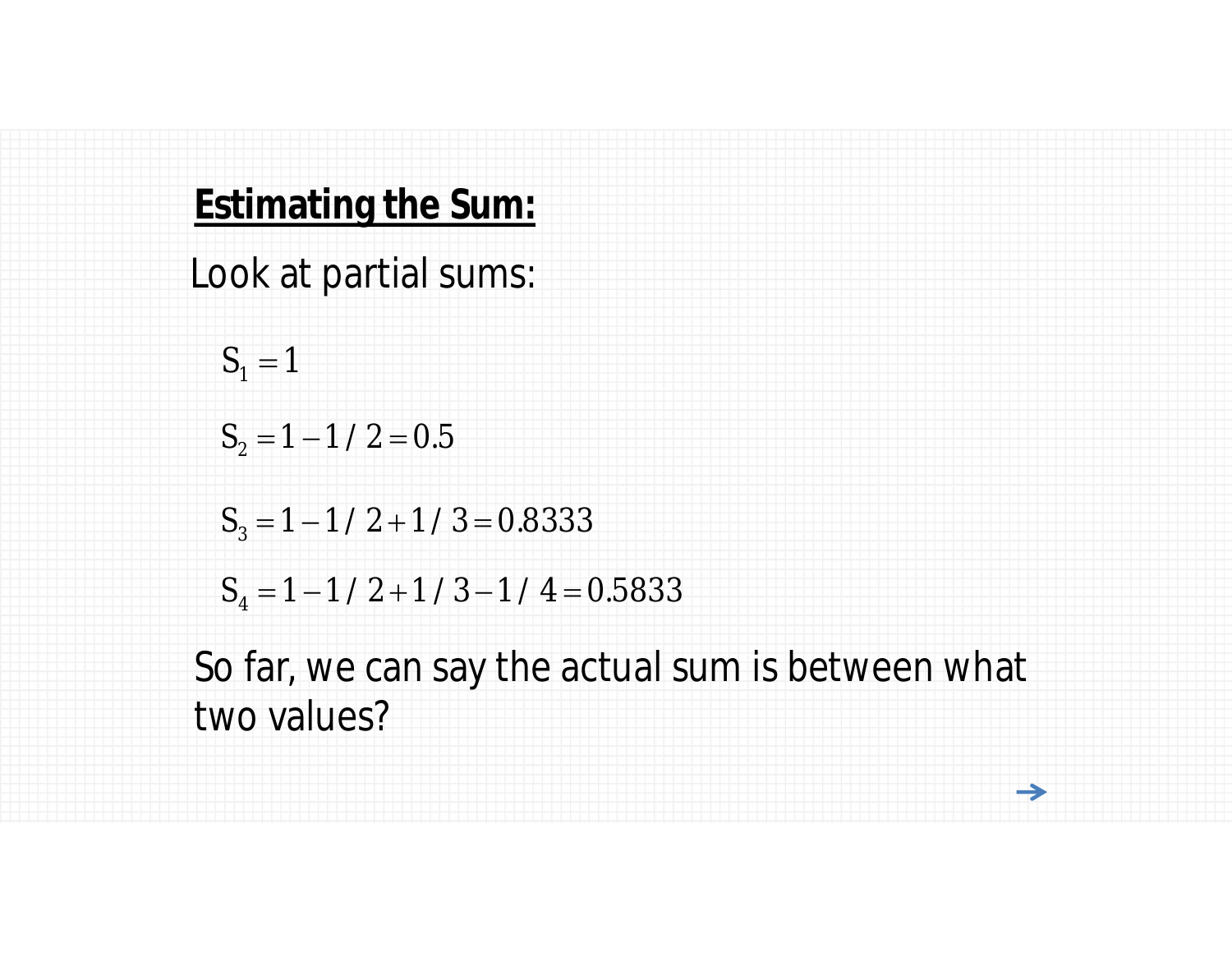#### If we continue:

 $S_7 = 1 - 1 / 2 + \cdots + 1 / 7 = 0.7595$ 

 $S_8 = 1 - 1 / 2 + 1 / 3 - \cdots - 1 / 8 = 0.6345$ 

So far, we can say the actual sum is between what<br>two values?<br>In general, the actual sum will always be between  $\int_{R^{5/10^{10^{26b}}}}^{R^{5/10^{10^{26b}}}}$ two values?

In general, the actual sum will always be between  $\overline{I}$ *Sn* and *Sn*+1 (any consecutive partial sums.)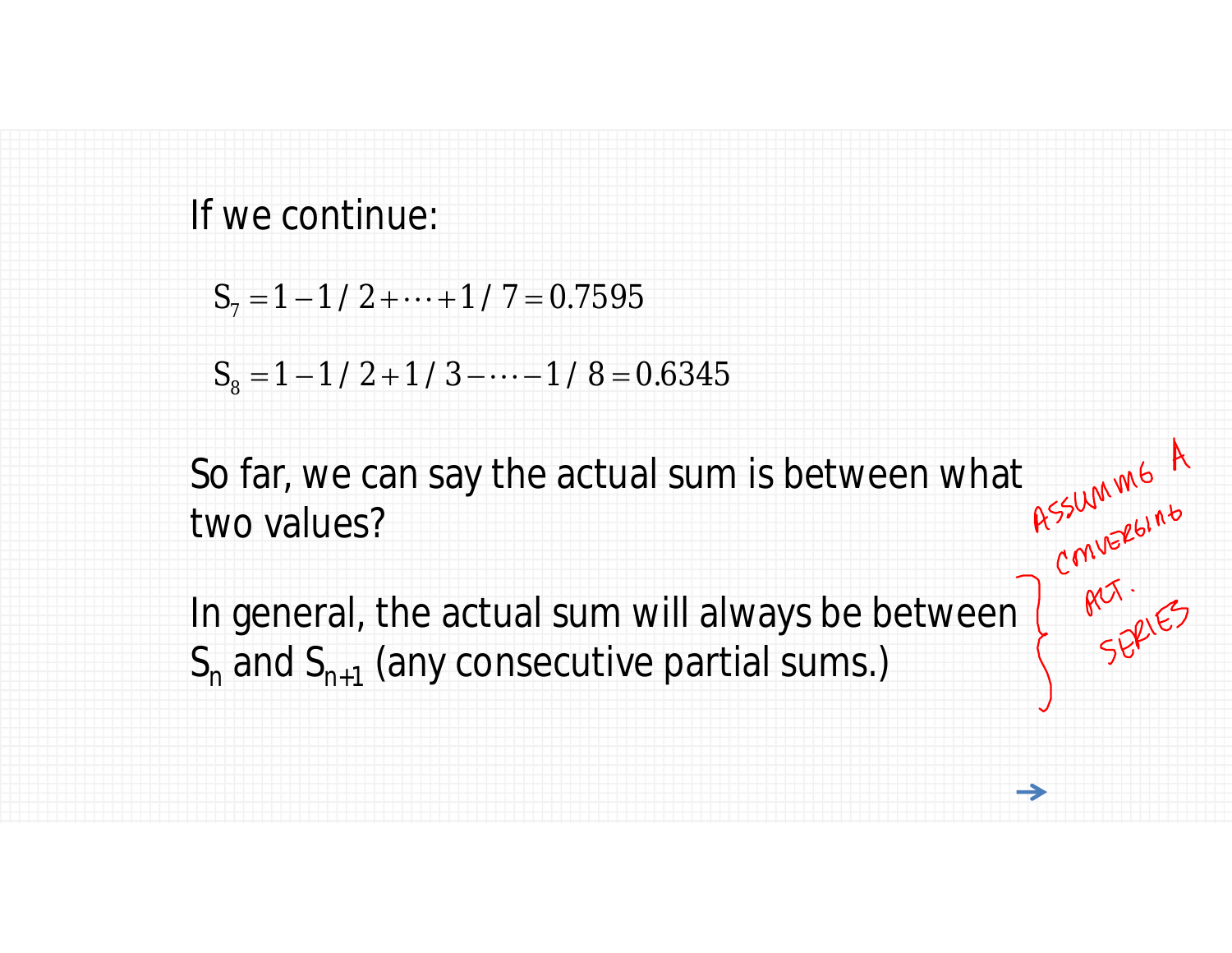What is the error for the seventh partial sum?  $S_7 = 1 - 1/2 + \dots + 1/7 = 0.7595$   $\longrightarrow$  ERROR OF  $S_7 \leq ||\lg||$  $S_8 = 1 - 1 / 2 + 1 / 3 - \dots + (1 / 8) = 0.6345$ "nTH PARTIFIC SUM " In general, if you use  $S_n$  to approximate the value of the actual sum, *S*, then the error will be:  $error = |S - S_n| \leq |a_{n+1}|$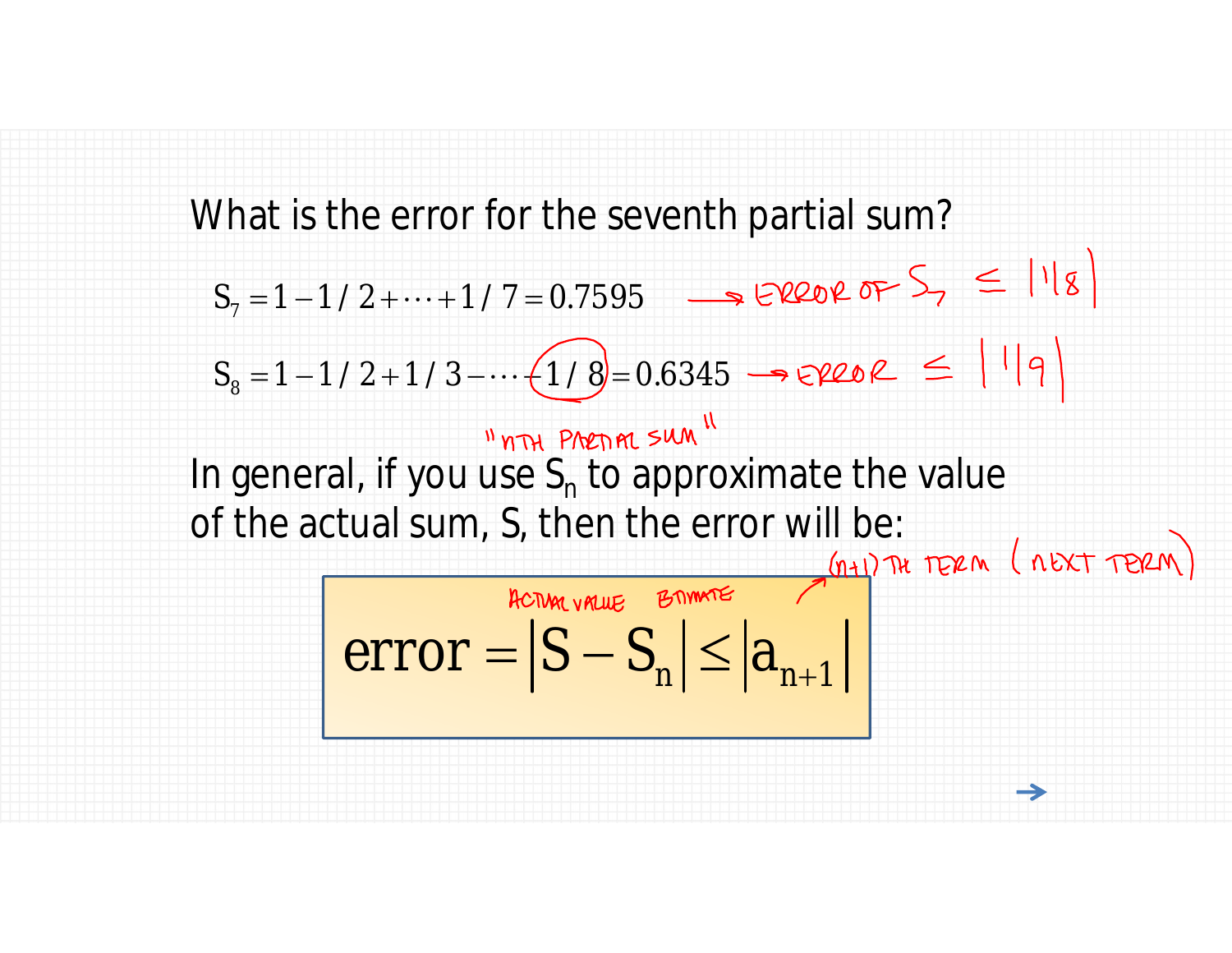The actual value of the sum is ln(2). Verify that the error of each estimate is less than the appropriate value.

$$
S_7 = 0.7595 \Rightarrow error = |ln 2 - .7595| = 0.0664 < |a_8| = 1/8
$$

$$
S_8 = 0.6345 \Rightarrow error = |ln 2 - .6345| = 0.0586 < |a_9| = 1/9
$$

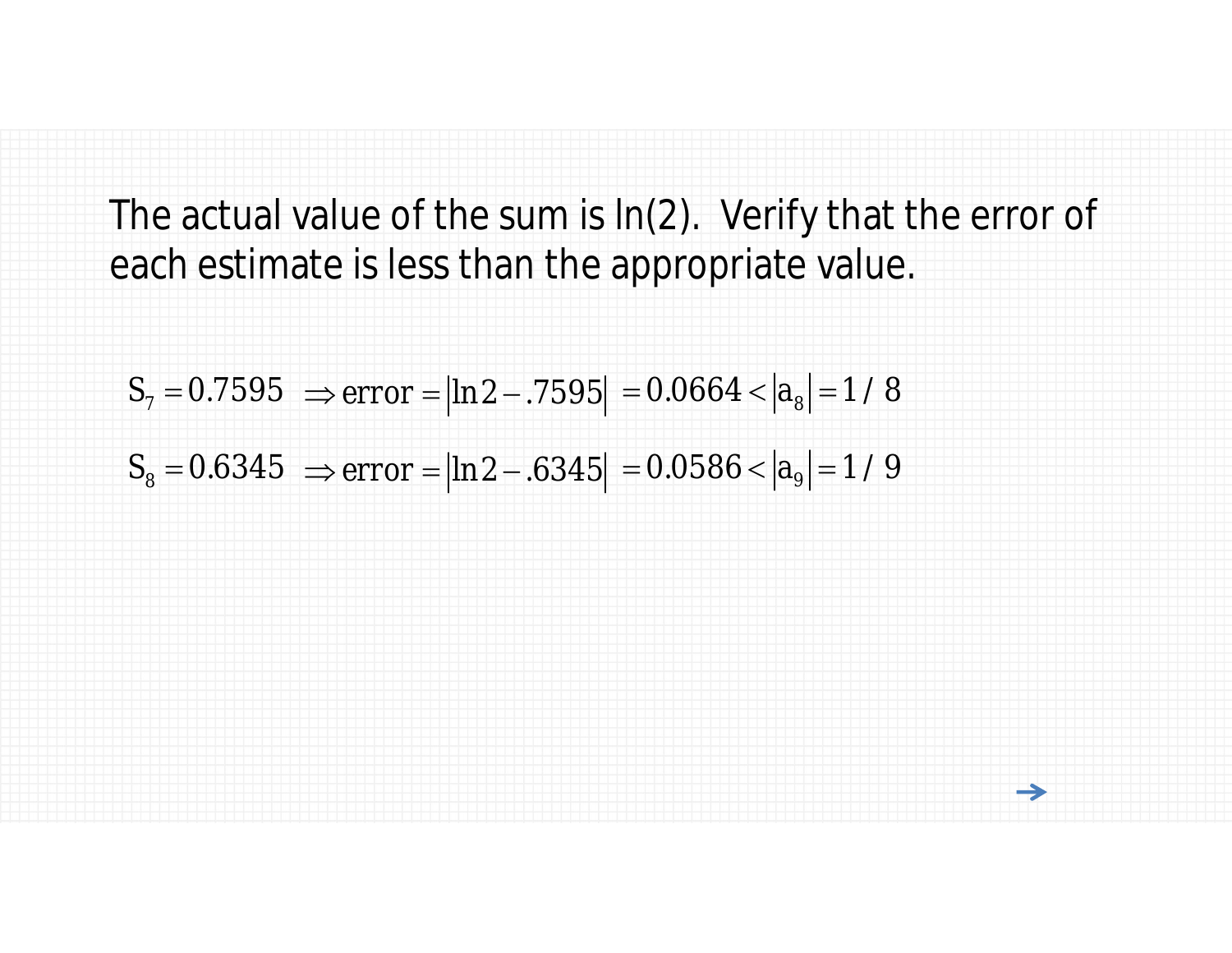What partial sum should we use if we want to estimate *S* to within 0.0001?  $|PREDR| \le .000|$ 

In other words, if we use  $S_n$  to approximate *S* to within 0.0001, what value of *n* should we use?

> $|a_{n+1}| \le 0.0001$ Therefore, take 1  $\leq$ 0.0001 *n* = 9999  $000$  $n + 1$  $\ddot{}$

 $n + 1 \ge 10,000$  $x \geq 9.999$ 

Assume we take the smallest *n*.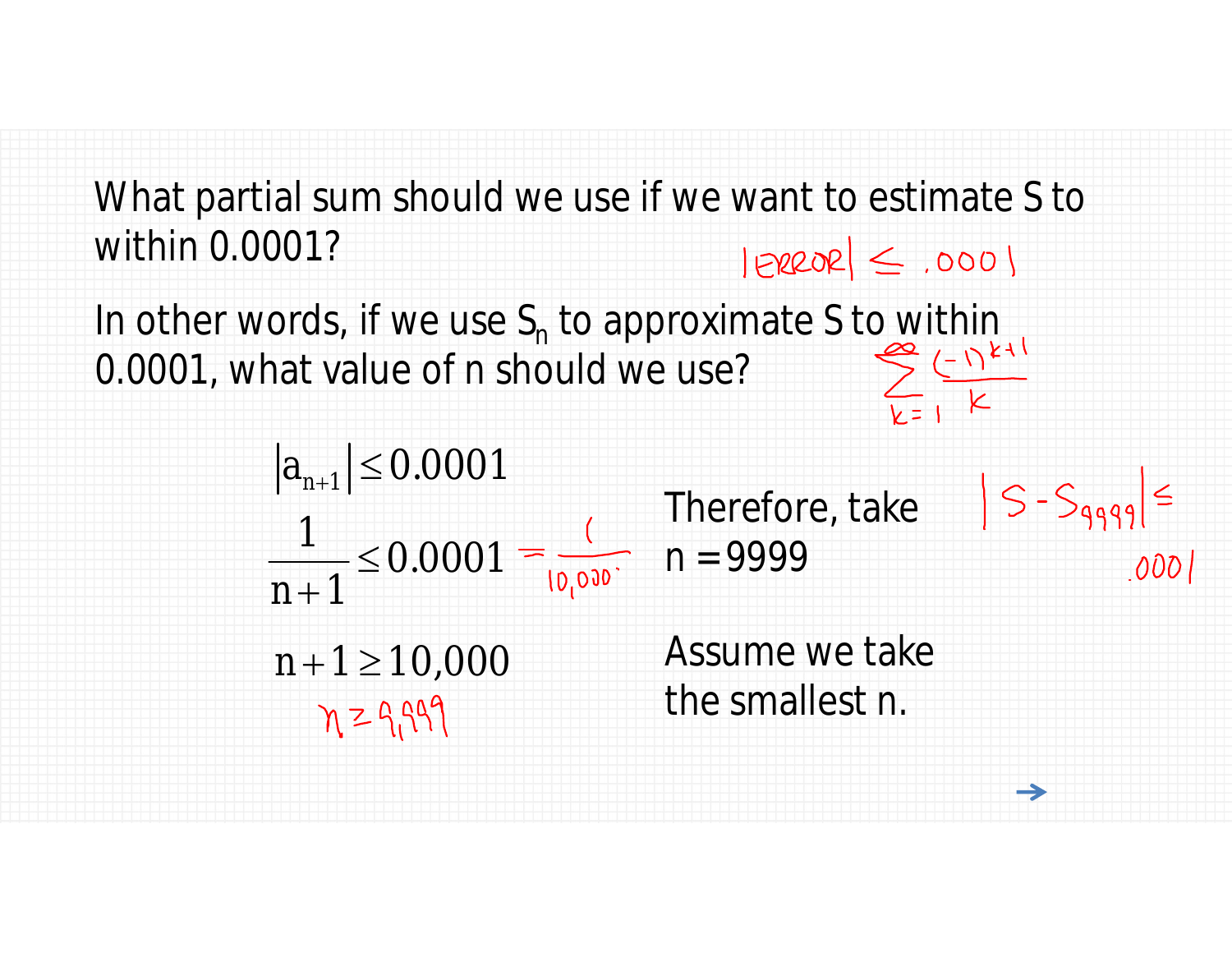



 $\sum_{k=1}$  *k* 

1

╪

 $\infty$ 

 $\sum_{i=1}^{n}$ 

 $(-1)^{7}$ 

E

 $1)^{^{\wedge}}2^{\wedge}$ 

 $k_{\mathbf{0}}k$ 

!<br>!

Find the value of *n* for which the *n*th partial sum will approximate the sum of the series to within 0.0001?



GUBS + CHECK '  $\frac{(\sqrt{D+1})!}{2^{(\sqrt{D+1})}} \approx 19,000 \ge 10,000$ 

 $S_n = \frac{-2}{1!} + \frac{2^2}{2!} - \frac{2^3}{3!} + \frac{(-1)^n 2^n}{n!}$ 

$$
\frac{1}{\text{MAE W}} = 10
$$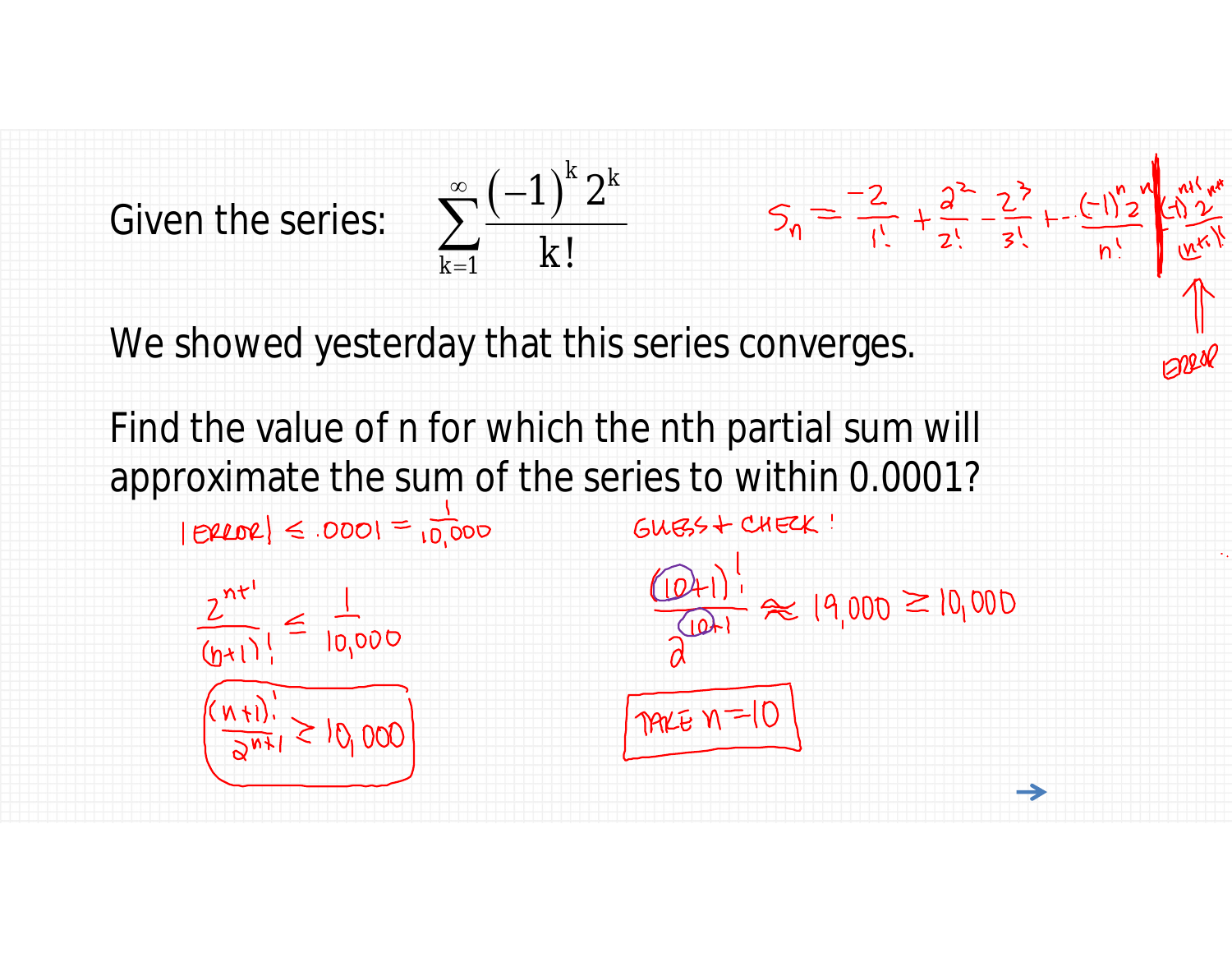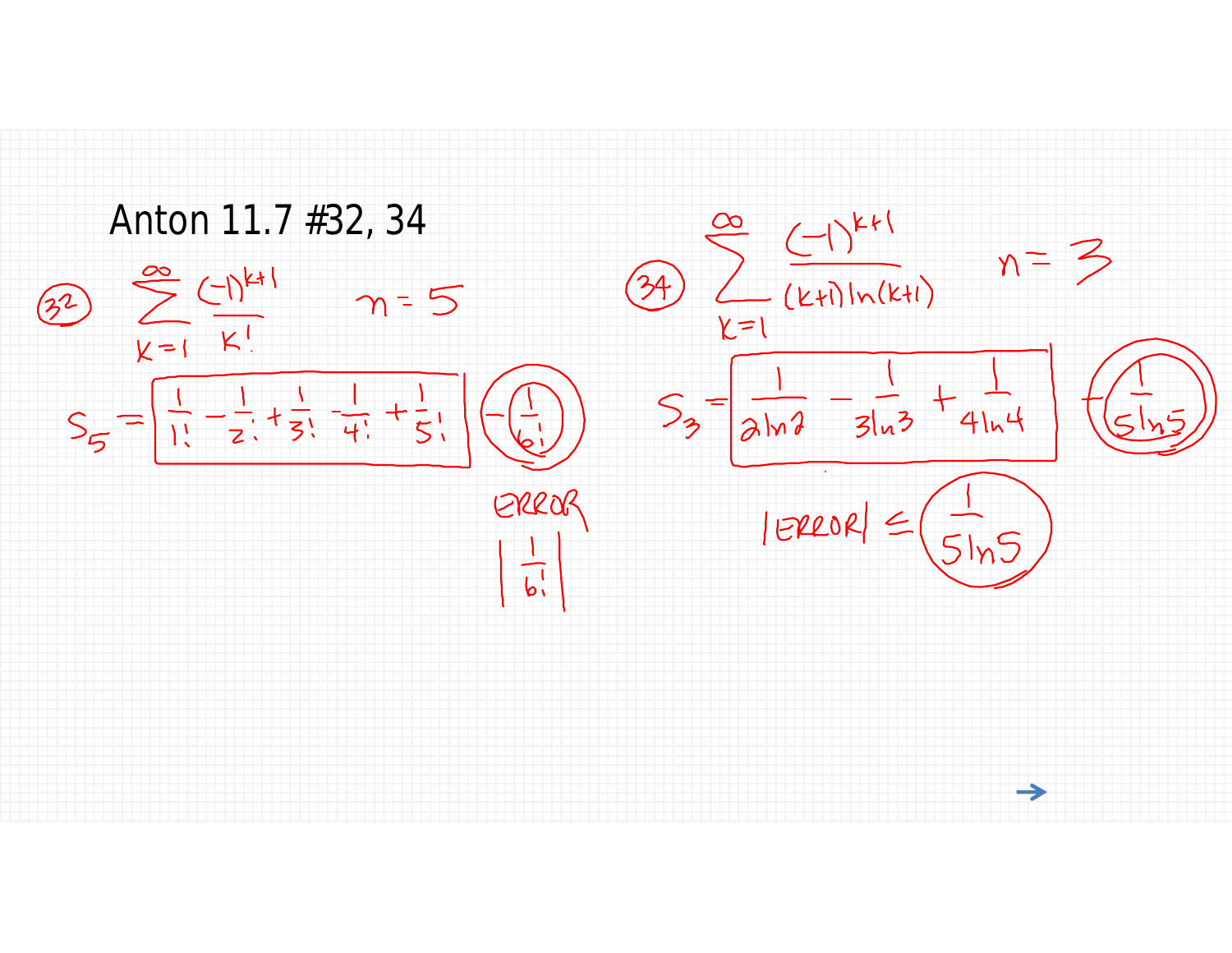Anton 11.7 #36, 38  $\sum_{k=1}^{n} \frac{(-1)^{k+1}}{k!}$  [erese]  $\leq$  . 0000  $|{\rm EKKK}| < \frac{1}{100000}$  $|a_{n+1}| \leq \frac{1}{100,000}$  $\frac{1}{(h+1)!} \leq \frac{1}{(00,000)}$  $C(M\pi)^{!} \geq 100,000$  $(8+1)! \ge 100,000$  $Mk\in N=\mathcal{S}$ 

 $\sum_{V=1}^{\infty}\frac{(-1)^{k+1}}{(k+1)\ln(k+1)}$  | ERROR | < 1 | 10  $|$  ERROR  $|$   $|$   $|$  to  $|a_{nn}| \leq ||0$  $\frac{1}{(n+2)\ln(n+2)} \leq \frac{1}{10}$  $(n+2)ln(n+2) = 10$  $61620$  $n = 4$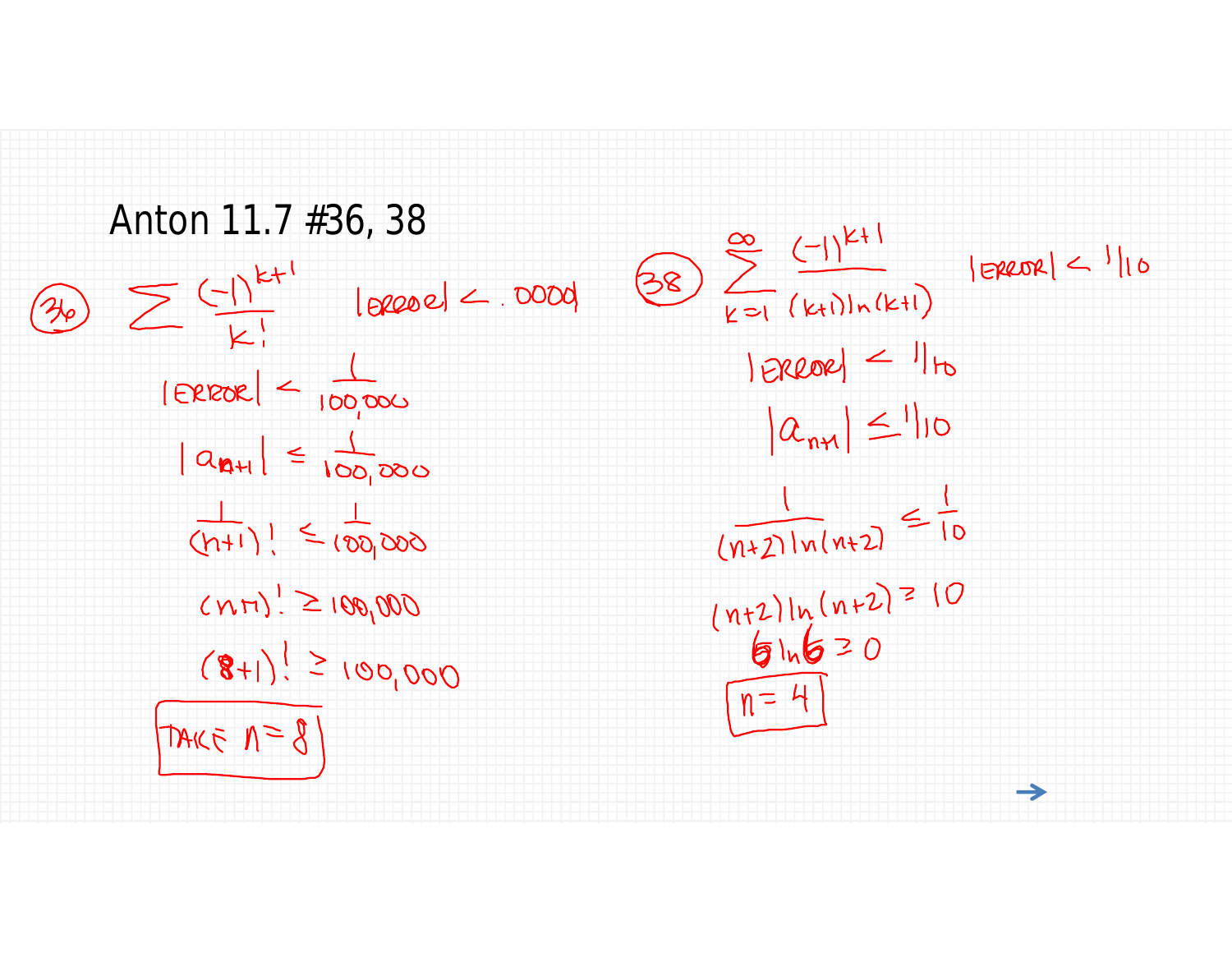